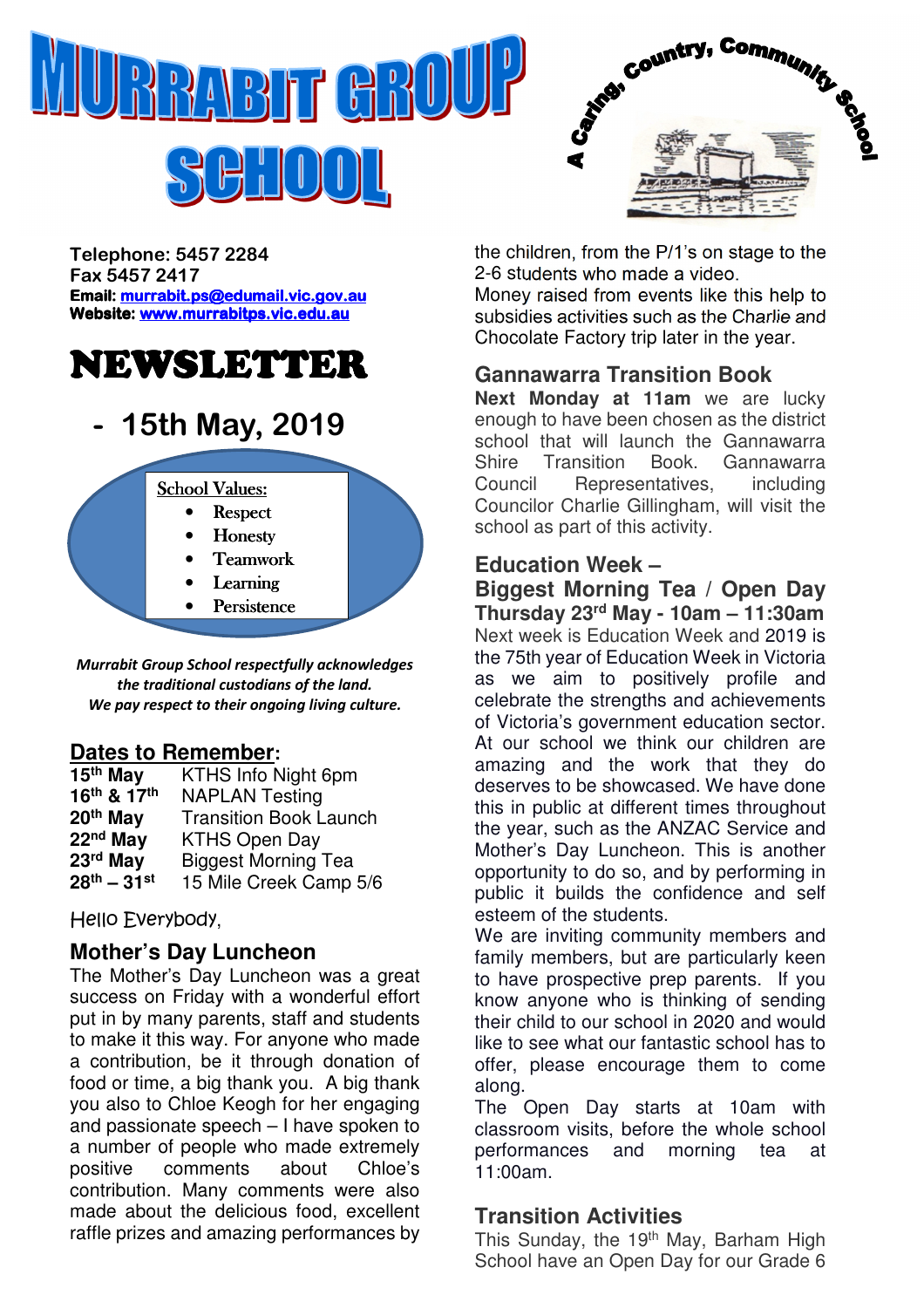students, while Kerang Tech High School have an Information Day next Wednesday, the 22<sup>nd</sup> May.

## **OHS Audit**

Last Thursday we had our Occupational Health and Safety (OHS) Audit which took a lot of work to get ready for. It was great feedback to receive that our school is doing well in most areas of OHS and there were only 14 items that need our attention. Some of these include:

- No smoking sign on the front gate
- Volunteer inductions before working bees

## **NAPLAN**

Yesterday the students started Naplan testing, with the Grade 3 students completed the writing test in a written booklet while the Grade 5 students completed their writing test online. All other tests will be completed online. If a student misses a test due to an absence, they will catch up the tests next week.

#### **15 Mile Creek Camp**

This camp is not far away, the dates being Tuesday 28<sup>th</sup> May to Friday 31<sup>st</sup> May. I will be attending with the Grade 5 and 6 students. It promises to be great fun. Final notes have gone home with the students today.

Have a great week, Greg

#### **Woolworths Earn and Learn**

The Woolworths Earn and Learn campaign will run until 25<sup>th</sup> June. Please collect stickers if you are shopping at Woolworths, and encourage your friends and family to do the same. Boxes for stickers are in Kerang, Swan Hill and in the office at school. The stickers earn points that the school can then use to redeem educational resources, including Maths, English and Arts and Crafts.

#### **Market Morning Teas**

Those families on duty for the Market to be held on **1 st June – Teasdale, Wescombe, Hartley and McNeil** 



#### **Students of the Week:**



**Kobe Teasdale -** for his excellent sentence writing.



to give a helping best hand

**Eliza Maher** – for **Drew McNeil** – for working hard in all being such a happy subjects and positive class member always willing who always does his



 **Jack Keath and Lachlan Maher** – for their effort during literacy and numeracy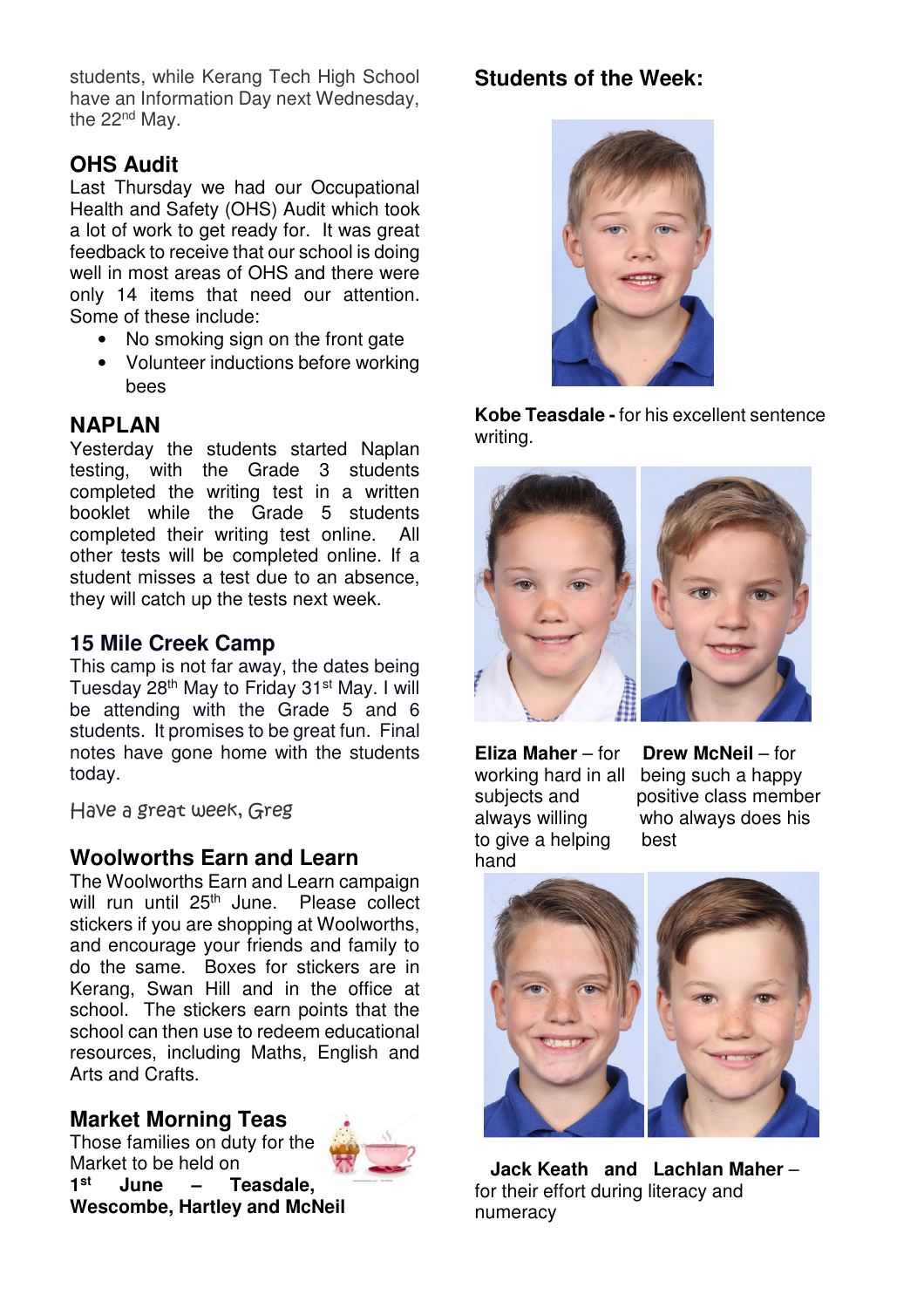#### **Italian**



**Xavier Hein** - 100% for Family

members quiz Lyla Morton 100% for How Old Are You Quiz **Lachlan Maher** – for getting 100% on the quiz about

**Cooper West –** for knowing the colours and



reading the farm animals book in Italian

Families

 $\sum$ 

#### **Music**



**Emmity Hartley** – for singing and playing keyboard simultaneously

**Hudson Hein -** for doing his best singing and dancing to Octopuses Garden **Jorja Danson** - for being a super leader to the preps on xylophone



**Harrison Maher** - for helping to set up and pack the musical equipment Angie Jones

#### Sue's News

#### **Mallee Division Cross Country**

This event is being held next Tuesday 21st of May in Swan Hill at Riverside Park. (Near the outdoor swimming pool.)

The following students will be participating – Zeb, Angus, Caleb, Jack, Lachie, Dustie, Leah, Ivy, Xavier, Cooper H, Callum and Jed. If your child needs transport, please return the permission form by tomorrow (Thursday 16/5). The first event (9 year old girls) commences at 11am but runners need to arrive half an hour before their race. Good luck everyone and well done for having a go! We are proud of you!

The children attending have been given an information sheet regarding the day. Please ensure your child is appropriately attired – running shoes and shorts. If the

weather forecast is cold and wet, a coat will be needed. A cut lunch and drinks will also be required. Any queries, please do not hesitate to ring. (0428160008)

#### Thank you Sug

#### **Parents & Friends**

Our Mother's Day luncheon was a great success. We had 45 lovely ladies meet for the day at The Murrabit Complex. There was a lot of work put into making the day very special. We'd like to thank all the wonderful parents who helped out on the day and donated food. There needs to be a special mention to Nicole Hein & Jo Danson for really getting behind the event along with Juliet Wescombe, Ang Morton, Jodie Hartley, Jo Yard, Naomi Dern and Carly Ettershank who helped make the day run smoothly.

The day was completed with the drawing of the Major Raffle.

**1st prize** - The Tailored Peach, \$100 gift voucher, gift hamper, plus personal styling morning was won by **Emily Bryan**.

**2nd prize** - Bundarra Berkshires Charcuterie Pack won by **Dorothy Knox**.

**3rd prize** - Skin Essence, Massage & gift pack won by **Cass Carter**.

The Biggest Morning Tea & school open day is next **Thursday the 23rd**. Could all families please bring a slice or cake to share at morning tea time. Everyone is most welcome. There will be a raffle and donations box for the Cancer Council.

Our next meeting will be held after the Biggest Morning Tea at 12pm. Hope you can make it, agenda items include: Lions change over dinner and the end of school lunch, if anyone has any ideas it'd be great for you to ioin in at the meeting.

The Parents & Friends have started collecting cans/bottles/drink containers which have the 10c symbol on them to be Recycled at the Barham Newsagents. If you have any containers that can be recycled for 10c, we urge you to leave them in the shuttle near the sports shed, where they will be collected and counted. We have already raised \$59 through this initiative.

#### **Curators**

**May –** 1 st Half **– Hartley**  - 2nd Half **– McNeil June –** 1 st Half **– Gurnett -**2 nd Half **– Hein N&E**